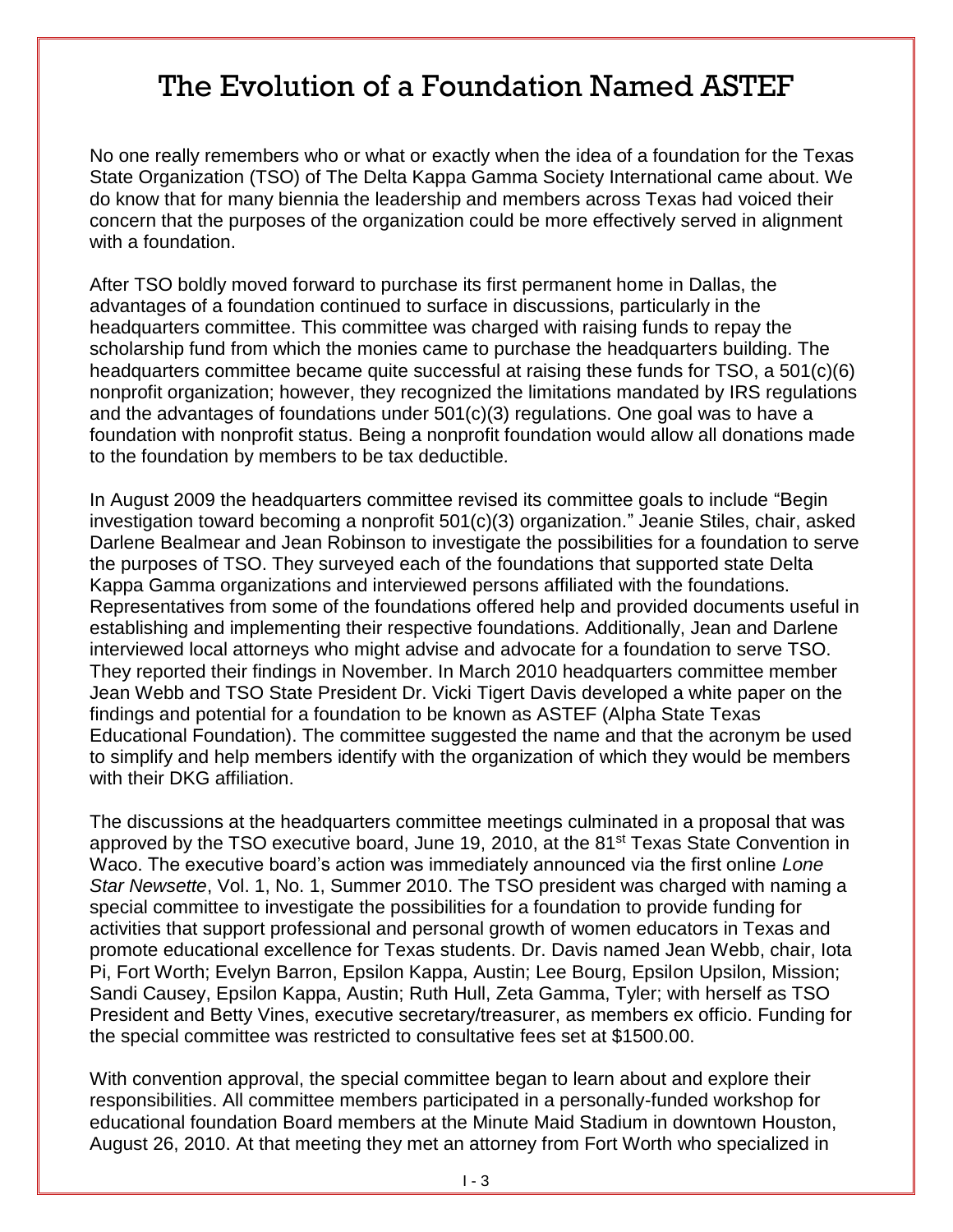educational foundations and who became their legal counsel for filing the required documents that eventually achieved the IRS status for the proposed foundation.

At the workshop in Houston, the committee learned the specific steps to be taken and approval required at each step for ASTEF to become a reality. They also met with executive directors of other nonprofit organizations. With their newly acquired information, the committee asked to meet with the TSO executive committee to seek approval to move forward in a timely manner. If the committee did not act during 2010-2011, the report to TSO members at the 2011 convention would simply be a to-do list. Inaction would mean that ASTEF would be a year behind in the process of becoming a reality.

At the fall TSO executive committee meeting, October 9, 2010, Jean Webb reported on the progress of the special committee. The TSO executive committee supported the work of the special committee and encouraged the committee to move forward in its investigation and plans for implementation of the educational foundation for TSO. The projects that ASTEF could help fund seemed endless and the special committee knew that with the support of TSO members, ASTEF would become a model nonprofit foundation.

Following the advice received from professionals and with the approval of the TSO executive board, several action steps were taken:

A mission statement was developed. The committee envisioned a foundation that would benefit members and chapters. They wanted the statement to be broad enough to allow members and chapters to apply for grants to help fund the projects that would enhance their own community. The final mission statement reads: "The purpose of the Alpha State Texas Educational Foundation (ASTEF) is to provide funding for activities that support professional and personal growth of women educators in Texas and promote educational excellence for Texas students."

An EIN (Employer Identification Number) was obtained. The EIN was applied for online and received August 5, 2010.

A Certificate of Formation for Nonprofit Corporation in State of Texas was filed. By virtue of their positions on the special committee, members were named in this document as directors and thus became founding directors and the first executive committee of ASTEF. The Texas Certificate of Formation for Nonprofit Corporation was received from the Secretary of the State September 17, 2010, and ASTEF became a legal entity.

IRS Form 1023, Application for 501(c)(3) Status, was filed. The committee met in Austin at International Headquarters for a two-day retreat to draft bylaws and to generally come to consensus on the roles of TSO and ASTEF. After legal review of the bylaws, the committee met for two-days at TSO Headquarters in Dallas to work on the IRS application. Many hours were spent assimilating information and brainstorming to assure that TSO and ASTEF were beneficial to each other, met the needs of all members and provided new and exciting opportunities for members in the future. After a final review by Janet Bubert, attorney, the application and supplementary information were submitted to the IRS on April 14, 2011.

Between meetings, committee members worked diligently on a variety of assignments, including drafting a memo of understanding between the two organizations, developing policy statements, delineating responsibilities and beginning a policy and procedures notebook. All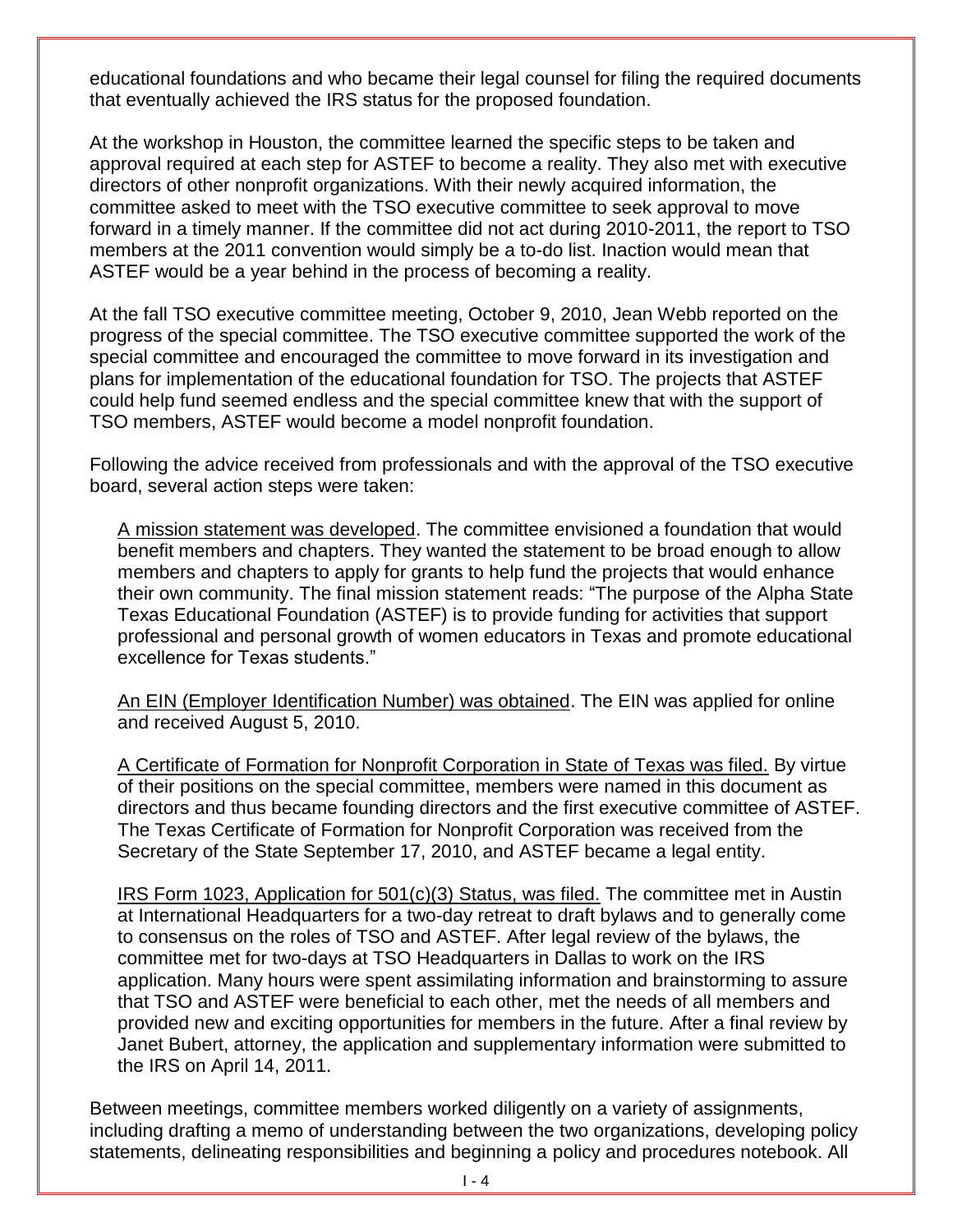members participated in the decision-making processes. Committee members expressed their personal understanding and preferences while deliberating the professional, ethical and business issues at stake. Moving funds from TSO to ASTEF was keenly debated. Responsibilities for officers and committees were delineated. Those were some of the hard decisions. In contrast it was easier to design and approve a seal, stationery, logo, and brochure. Staggered terms were agreed upon. And the first set of officers was determined by unanimous consent. Decisions were made within a framework of honor, optimism, and respect for the purposes of DKG and its members. Meanwhile, the wait time for the approval of the application for 501(c)(3) seemed endless.

During late Fall 2010, ASTEF efforts to move forward were promoted in Vol. 2, No.1 of the *Lone Star Newsette*. The headquarters committee again bolstered the work of ASTEF by surveying members' interests in a fundraising cruise that would target building non-dues revenue for the anticipated Alpha State Texas Educational Foundation (ASTEF)\*. The asterisk cautioned in the footnote: "Pending approval of ASTEF's 501(c)(3) status and subject to Texas State Organization action." An online survey gave members an opportunity to express their interest in raising money for the new foundation in a most exciting way. And so it did with the inaugural cruise to Key West and the Bahamas in 2012!

The committee continued to stay busy. Committee members worked with chapters and designated areas across Texas to promote the mission of the foundation. The many educational challenges in Texas combined with the representation of TSO/ASTEF members around the state provided the opportunity for significant impact to uplift both educators and students through ASTEF funded scholarships, leadership programs and numerous projects to be offered by chapters, groups and individuals. Helping members understand the relationship between the organizations became a challenge for ASTEF leaders. Creative ways of understanding the parallel organizational relationships were explored using electronic presentations, formal speeches and game-like quizzes, and by recalling powerful stories such as "Frog and Toad Are Friends**."** Member participation in continuing the scholarship and leadership programs, in developing new pedagogically sound projects and in supporting each with significant fundraising activities and grants were constant drivers of committee efforts.

Plans were made for ASTEF involvement and a business meeting at the TSO convention. To help members learn more about the foundation, the committee answered questions during an hour of conversation at the 2011 state convention prior to the TSO business meeting. Every detail was addressed.

On June 25, 2011, at the 82<sup>nd</sup> State Convention in McAllen, the special committee's recommendation to the general assembly – "That TSO approve the establishment of the Alpha State Texas Educational Foundation to be known as ASTEF" – was adopted. The rationale stated that "Establishing ASTEF responds to the concern expressed for years by Texas members about the need to investigate the feasibility of a foundation as a viable entity to accept, manage and distribute contributions to improve the quality of education and enhance the professional and personal growth of women educators in Texas; provide taxexempt status to qualifying projects to assist fundraising; and to provide tax-deductible status for contributors."

Following this action, the headquarters committee's recommendation was approved to transfer funds to partially re-pay the loan for the building from the headquarters campaign to the scholarship fund, to budget the remainder of the loan over a period of time, and that